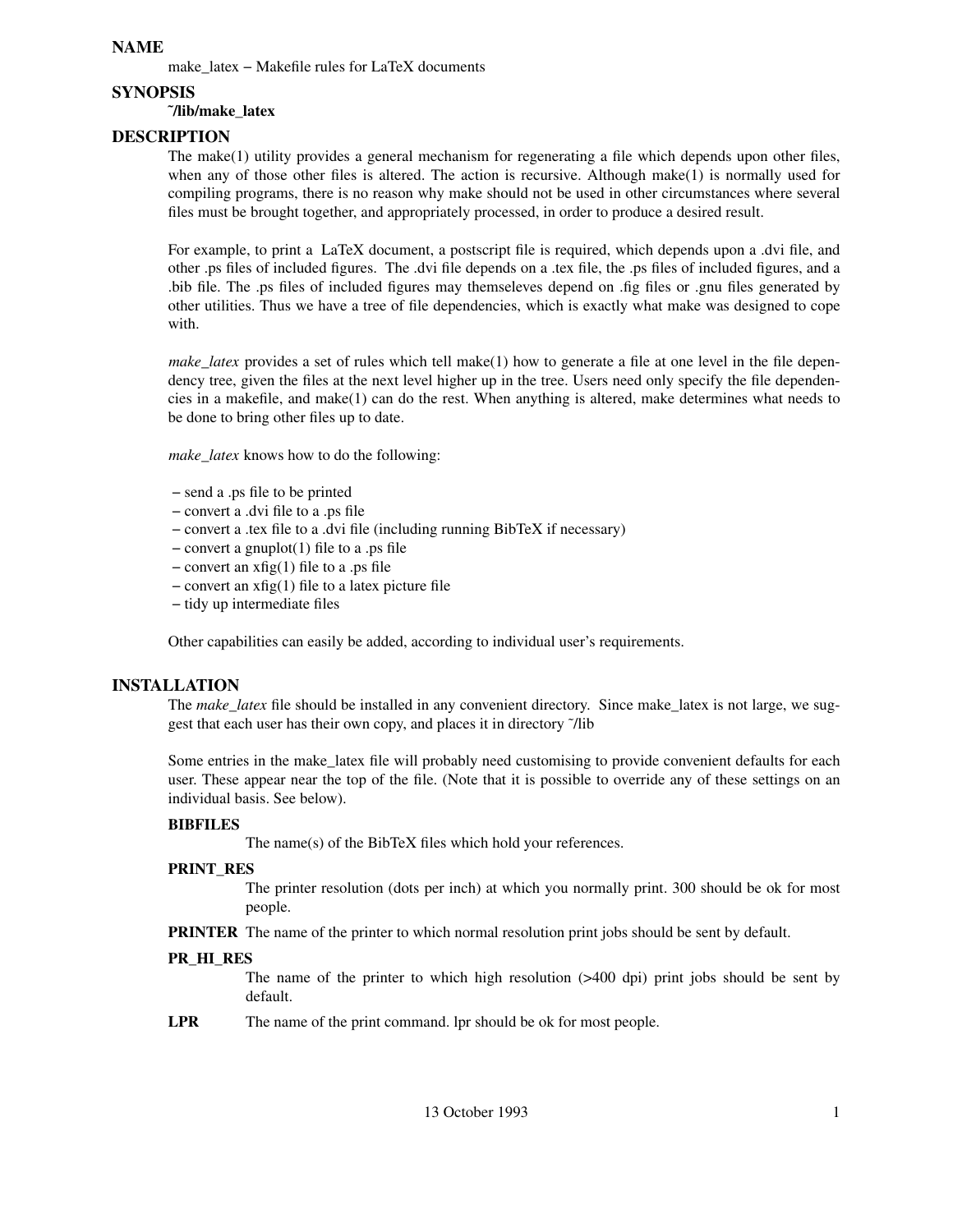**PR\_OPT** The default options to be sent with each print command. Generally set to "-r", to delete a postscript file after printing it.

## **OLDVERSIONS**

The filename pattern(s) to match for files to be deleted by a "make clean" (see below).

#### **MAKEFILE FORMAT**

In each directory holding LaTeX documents, a file named *Makefile* is required. A sample file is as follows:

include \$(HOME)/lib/make\_latex FILES = myfile paper myfile.dvi : fig1.ps fig2.ps part2.tex paper.dvi : complex.ps dna.ps

The first line loads the rules from the *make\_latex* file. The second line (an example of a *macro assignment*) specifies the names (without extensions) of all the major LaTeX files in the directory. The final two lines specify file dependencies. In this example, myfile.tex has two included figures, fig1.ps and fig2.ps, and also an included LaTeX file, part2.tex.

If a file exists called fig1.fig (generated by  $xfig(1)$ ) or fig1.gnu (a gnuplot(1) file), make knows that fig1.ps depends on fig1.fig or fig1.gnu – there is no need to specify this.

Entries on each line are separated by whitespace. If there are more entries than can fit on a single line, line breaks must be escaped by the "\" character.

Note that the order of lines in the *Makefile* is not critical, except as noted in the section: Overriding Defaults.

#### **TARGETS FOR MAKE**

Processing is initiated with the command make(1), followed by the name(s) of the "target" files to be generated. For example,

make myfile.ps

will do all that is necessary to generate myfile.ps; it will run LaTeX on myfile.tex (and if required, BibTeX, followed by re-running LaTeX), then run dvips on myfile.dvi to produce myfile.ps. Similarly, "make myfile.dvi" will just generate myfile.dvi. The command "make myfile" will also generate myfile.dvi, but will work unconditionally, even if make doesnt think that anything has changed. (This can be useful if, for example, a style file is altered, and make doesnt know about the dependency.)

The command

make myfile.pr

is an example of a special target. It does not produce a file called "myfile.pr" − instead it generates myfile.ps, and then sends it to be printed.

Other special targets are:

| all   | to generate all dvi files                                                |
|-------|--------------------------------------------------------------------------|
| allps | to generate all ps files                                                 |
| allpr | to generate and print all ps files                                       |
| tidy  | to delete log files and intermediate files which can easily be recovered |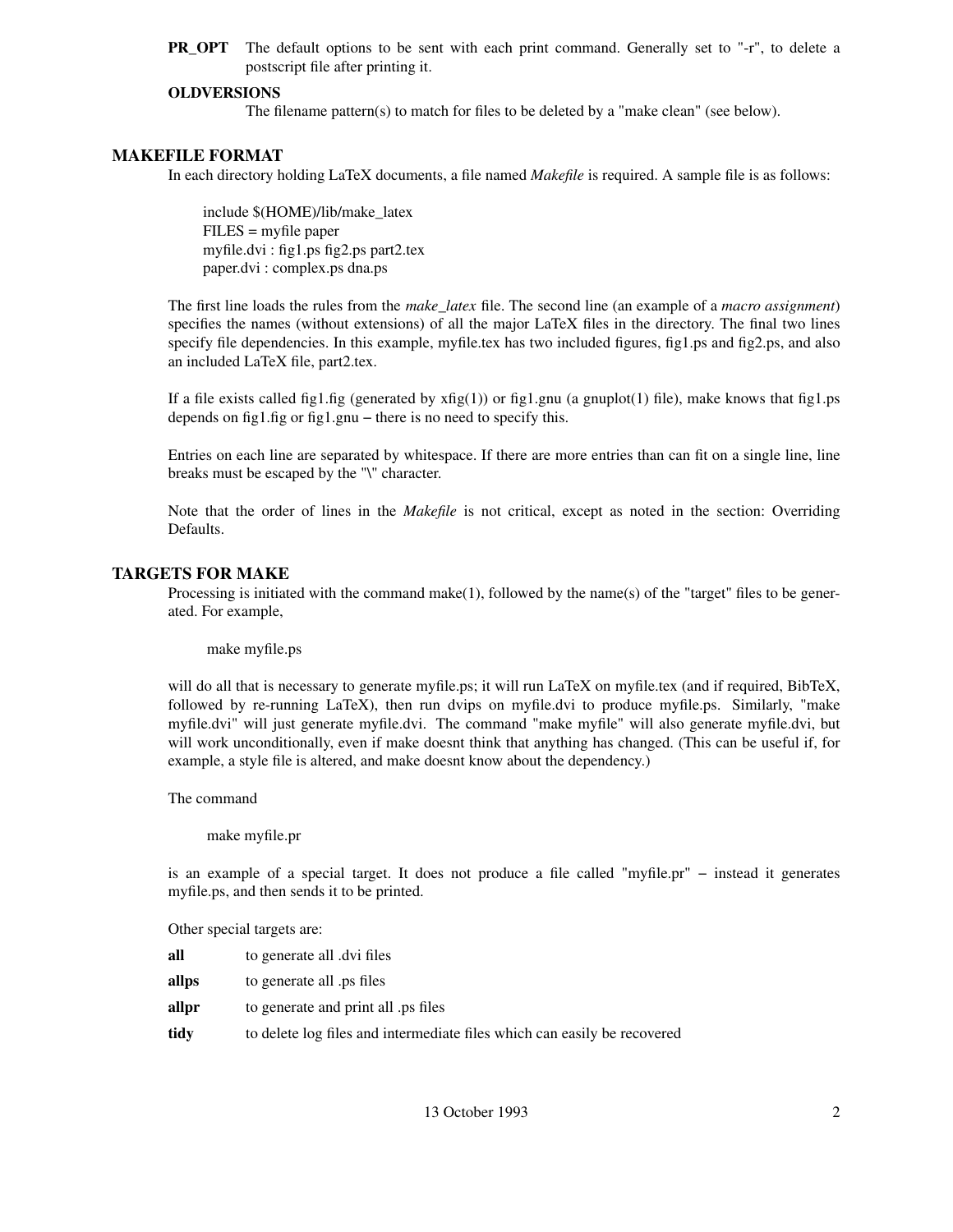**clean** to tidy, and delete intermediate files which can less easily be recovered

## **OVERRIDING DEFAULTS**

Default macro assignments can easily be overridden on a per-Makefile or per-LaTeX file basis. For example, to specify "alternate.bib" (a file in the current directory) as the BibTeX source file for all LaTeX files in the *Makefile*, insert the line:

 $BIBFILES = alternate.bib$ 

(This line must come after the "include" line.) If you wish to specify that "alternate.bib" should be consulted *in addition to* the default BibTeX file(s), use:

 $BIBFILES += alternate.bib$ 

To override a default value only for specific LaTeX files in the *Makefile*, a *conditional macro assignment* can be used, with the format:

 $\langle \text{target} \rangle$  [...] :=  $\langle \text{macro assignment} \rangle$ 

For example, to specify a different BibTeX file for myfile.tex, use:

 $myfile.dvi := BIBFILES = newrefs.bib$ 

which in effect means "when generating the file myfile.dvi, use the assignment: BIBFILES = newrefs.bib". Another example: to specify a different printer for plan.tex, use:

 $plan.pr := PR$  LO  $RES = laser1$ 

Note that it is important use the right target name. An entry of the form:

 $plan.ps := PR\_LO\_RES = laser1$ 

would have no effect, since the value of PR\_LO\_RES is irrelevant while plan.ps is being generated.

#### **COMMAND LINE OPTIONS**

In addition to being able to override defaults in the *Makefile*, macro values can be specified on the command line. For example, to print plan.tex on printer "pr1", use:

make PRINTER=pr1 plan.pr

Note that no spaces are allowed around the "=". Note also that command line macro assignments do not override conditional macro assignments in the *Makefile*. The assignments you would be most likely to want to change on the command line are:

**PRINTER** Printing device for low resolution (<400 dpi) output.

#### **PRINT\_RES**

Resolution (dots per inch) to print at.

#### **PR\_HI\_RES**

Printing device for high resolution (>400 dpi) output.

**PAGE\_F** Page number to start printing from.

**PAGE\_T** Page number to print up to.